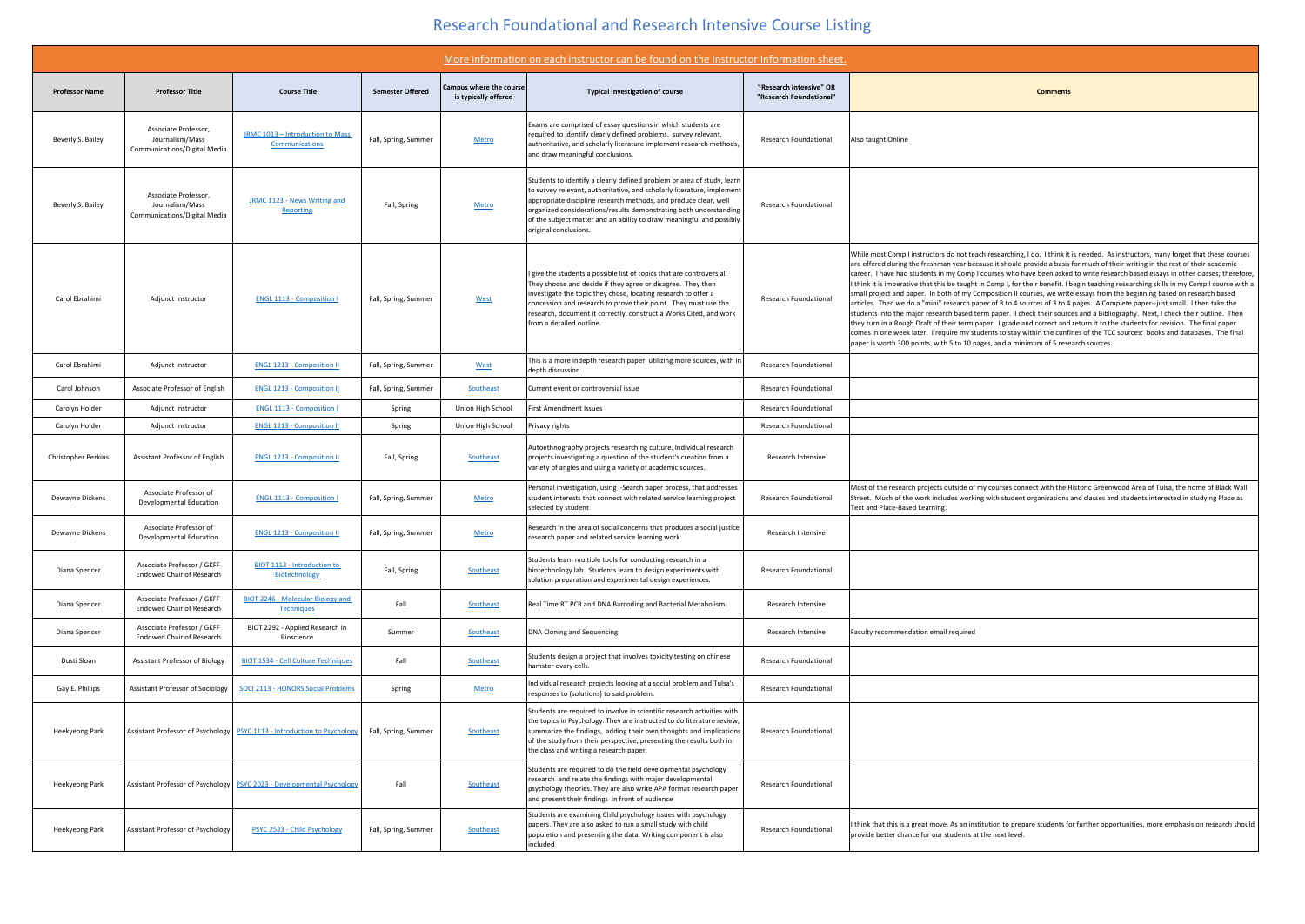## Research Foundational and Research Intensive Course Listing

|                                                 | More information on each instructor can be found on the Instructor Information sheet.                                                                                                                                                                                                                                                                                                                                                                                                                                                                                                                                                                                                                                |                                                    |                                                                                                     |
|-------------------------------------------------|----------------------------------------------------------------------------------------------------------------------------------------------------------------------------------------------------------------------------------------------------------------------------------------------------------------------------------------------------------------------------------------------------------------------------------------------------------------------------------------------------------------------------------------------------------------------------------------------------------------------------------------------------------------------------------------------------------------------|----------------------------------------------------|-----------------------------------------------------------------------------------------------------|
| Campus where the course<br>is typically offered | <b>Typical Investigation of course</b>                                                                                                                                                                                                                                                                                                                                                                                                                                                                                                                                                                                                                                                                               | "Research Intensive" OR<br>"Research Foundational" | <b>Comments</b>                                                                                     |
| Southeast                                       | Survey of attitudes or behaviors; semester readings include social<br>science research articles, and students are expected to produce one<br>such written report analyzing the survey project results.                                                                                                                                                                                                                                                                                                                                                                                                                                                                                                               | <b>Research Foundational</b>                       | Also taught as an off-campus concurrent course                                                      |
| Southeast                                       | Campus Survey and Literature Review, culminating in a Research<br>Paper                                                                                                                                                                                                                                                                                                                                                                                                                                                                                                                                                                                                                                              | <b>Research Foundational</b>                       |                                                                                                     |
| Southeast                                       | Survey of attitudes or behaviors                                                                                                                                                                                                                                                                                                                                                                                                                                                                                                                                                                                                                                                                                     | <b>Research Foundational</b>                       | Also taught as an off-campus concurrent course                                                      |
| Southeast                                       | Areas relevant to food and nutrition. Students are free to choose a<br>research question and explore their chosen topic.                                                                                                                                                                                                                                                                                                                                                                                                                                                                                                                                                                                             | <b>Research Foundational</b>                       |                                                                                                     |
| Metro                                           | Includes one project that requires development of hypothesis,<br>research design, execution of research, a paper concerning topic,<br>collection and analysis of data for 4 week period and presentation of<br>finding.                                                                                                                                                                                                                                                                                                                                                                                                                                                                                              | <b>Research Foundational</b>                       | It is important to help students learn how to systematically evaluate a problem and write about it. |
| Metro                                           |                                                                                                                                                                                                                                                                                                                                                                                                                                                                                                                                                                                                                                                                                                                      | <b>Research Foundational</b>                       | Also taught Online                                                                                  |
| <b>Metro</b>                                    | Food                                                                                                                                                                                                                                                                                                                                                                                                                                                                                                                                                                                                                                                                                                                 | <b>Research Foundational</b>                       | Also taught Online                                                                                  |
| Southeast                                       | Actors volunteer for nursing END OF LIFE scenario's/Workshops and<br>act as patients for the nursing students.                                                                                                                                                                                                                                                                                                                                                                                                                                                                                                                                                                                                       | Research Intensive                                 | Meant for Theatre Majors/Students.                                                                  |
| Southeast                                       | Students conduct camera trap studies to determine species diversity<br>in wooded area, trap fish by elctro-fishing and setting traps to study<br>species diversity in the ponds and collect tissue samples for DNA<br>study. Surveyed bat species in Tulsa county using acoustical<br>equipment to record bat calls that identified the species. At the end<br>of the projects the students give poster presentations at Oklahoma<br>research day or present at TCC.                                                                                                                                                                                                                                                 | Research Intensive                                 |                                                                                                     |
| <b>All Campuses</b>                             | Varies--student's choice                                                                                                                                                                                                                                                                                                                                                                                                                                                                                                                                                                                                                                                                                             | Research Intensive                                 |                                                                                                     |
| Southeast                                       | Semester Research projects                                                                                                                                                                                                                                                                                                                                                                                                                                                                                                                                                                                                                                                                                           | <b>Research Foundational</b>                       |                                                                                                     |
| Southeast                                       | Semester Research projects                                                                                                                                                                                                                                                                                                                                                                                                                                                                                                                                                                                                                                                                                           | <b>Research Foundational</b>                       |                                                                                                     |
| Southeast                                       | Activities which promote research learning include an independent<br>research project which is presented in poster format during a formal<br>poster session, a full lab report, and many examples of evaluating<br>science ideas and literature as well as inquiry labs and practicing<br>critical thinking skills during lecture and through homework<br>assignments.                                                                                                                                                                                                                                                                                                                                               | <b>Research Foundational</b>                       |                                                                                                     |
| Southeast                                       | Case Study -- introducing students to topical material and NCBI<br>search options, I have constructed assignments modified from NSF<br>Case Studies available online into four in-depth assignments. One<br>focusing on Li-Fraumeni Syndrome and another on glioblastoma.<br>This work has been assigned as research related to the internal TCC<br>Poster Day at SEC.                                                                                                                                                                                                                                                                                                                                               | <b>Research Foundational</b>                       |                                                                                                     |
| Southeast                                       | Study Microbiology while performing authentic scientific research as<br>part of the Small World Initiative, an international collaborative of<br>undergraduate students searching for new antibiotics to combat the<br>growing threat posed by modern antibiotic-resistant "superbugs."an<br>this research-based Microbiology course, you'll work to address a<br>significant global health crisis while gaining hands-on experience<br>with modern microbiology and molecular biology techniques such as<br>field sampling, isolation, antibiotic screening, microscopy, staining,<br>metabolic assays, PCR, electrophoresis, DNA sequencing, and more!<br>Visit www.smallworldinitiative.org for more information. | Research Intensive                                 |                                                                                                     |
| Southeast                                       |                                                                                                                                                                                                                                                                                                                                                                                                                                                                                                                                                                                                                                                                                                                      | <b>Research Foundational</b>                       | Also taught Online                                                                                  |
| <b>Northeast</b>                                | Scholarly, literary, and popular research on a variety of topics related<br>to course readings; Primary, scholarly, and popular research on a<br>chosen subject or field for final research project.                                                                                                                                                                                                                                                                                                                                                                                                                                                                                                                 | <b>Research Foundational</b>                       | Also taught at our Owasso Community Campus                                                          |

|                           |                                                                                                                |                                                                 |                         |                                                        | More information on each instructor can be found on the Instructor Information sheet.                                                                                                                                                                                                                                                                                                                                                                                                                                                                                                                                                                                                                                 |                                                    |                                                   |
|---------------------------|----------------------------------------------------------------------------------------------------------------|-----------------------------------------------------------------|-------------------------|--------------------------------------------------------|-----------------------------------------------------------------------------------------------------------------------------------------------------------------------------------------------------------------------------------------------------------------------------------------------------------------------------------------------------------------------------------------------------------------------------------------------------------------------------------------------------------------------------------------------------------------------------------------------------------------------------------------------------------------------------------------------------------------------|----------------------------------------------------|---------------------------------------------------|
| <b>Professor Name</b>     | <b>Professor Title</b>                                                                                         | <b>Course Title</b>                                             | <b>Semester Offered</b> | <b>Campus where the course</b><br>is typically offered | <b>Typical Investigation of course</b>                                                                                                                                                                                                                                                                                                                                                                                                                                                                                                                                                                                                                                                                                | "Research Intensive" OR<br>"Research Foundational" |                                                   |
| Janice Airhart            | Adjunct Instructor                                                                                             | <b>ENGL 1113 - Composition I</b>                                | Fall                    | Southeast                                              | Survey of attitudes or behaviors; semester readings include social<br>science research articles, and students are expected to produce one<br>such written report analyzing the survey project results.                                                                                                                                                                                                                                                                                                                                                                                                                                                                                                                | <b>Research Foundational</b>                       | Also taught as an off-campus concurrent course    |
| Janice Airhart            | Adjunct Instructor                                                                                             | <b>ENGL 1213 - Composition II</b>                               | Fall, Spring            | Southeast                                              | Campus Survey and Literature Review, culminating in a Research<br>Paper                                                                                                                                                                                                                                                                                                                                                                                                                                                                                                                                                                                                                                               | <b>Research Foundational</b>                       |                                                   |
| Janice Airhart            | Adjunct Instructor                                                                                             | <b>ENGL 1213 - Composition II</b>                               | Spring                  | Southeast                                              | Survey of attitudes or behaviors                                                                                                                                                                                                                                                                                                                                                                                                                                                                                                                                                                                                                                                                                      | <b>Research Foundational</b>                       | Also taught as an off-campus concurrent course    |
| Jeff Stuckey              | <b>Assistant Professor of English</b>                                                                          | <b>ENGL 1213 - Composition II</b>                               | Fall, Spring, Summer    | Southeast                                              | Areas relevant to food and nutrition. Students are free to choose a<br>research question and explore their chosen topic.                                                                                                                                                                                                                                                                                                                                                                                                                                                                                                                                                                                              | <b>Research Foundational</b>                       |                                                   |
| Judyth Gulden             | Adjunct Instructor                                                                                             | <b>BIOL 1224 - Introduction to Biology for</b><br><b>Majors</b> | Fall, Spring, Summer    | Metro                                                  | Includes one project that requires development of hypothesis,<br>research design, execution of research, a paper concerning topic,<br>collection and analysis of data for 4 week period and presentation of<br>finding.                                                                                                                                                                                                                                                                                                                                                                                                                                                                                               | <b>Research Foundational</b>                       | It is important to help students learn how to sys |
| Kristen L. Marangoni, PhD | Assistant Professor of English                                                                                 | <b>ENGL 1113 - Composition I</b>                                | Fall                    | Metro                                                  |                                                                                                                                                                                                                                                                                                                                                                                                                                                                                                                                                                                                                                                                                                                       | <b>Research Foundational</b>                       | Also taught Online                                |
| Kristen L. Marangoni, PhD | <b>Assistant Professor of English</b>                                                                          | <b>ENGL 1213 - Composition II</b>                               | Spring                  | <b>Metro</b>                                           | Food                                                                                                                                                                                                                                                                                                                                                                                                                                                                                                                                                                                                                                                                                                                  | <b>Research Foundational</b>                       | Also taught Online                                |
| Mark Frank                | Faculty Chair for the School of<br>Visual and Performing<br>Arts/Coordinator of<br>Theatre/Assistant Professor | THEA 1081 - Theatre Practice                                    | Fall, Spring            | Southeast                                              | Actors volunteer for nursing END OF LIFE scenario's/Workshops and<br>act as patients for the nursing students.                                                                                                                                                                                                                                                                                                                                                                                                                                                                                                                                                                                                        | Research Intensive                                 | Meant for Theatre Majors/Students.                |
| Mark Swanson              | <b>Associate Professor of Biology</b>                                                                          | BIOL 2992 - Independent Research                                | Fall, Spring            | Southeast                                              | Students conduct camera trap studies to determine species diversity<br>in wooded area, trap fish by elctro-fishing and setting traps to study<br>species diversity in the ponds and collect tissue samples for DNA<br>study. Surveyed bat species in Tulsa county using acoustical<br>equipment to record bat calls that identified the species. At the end<br>of the projects the students give poster presentations at Oklahoma<br>research day or present at TCC.                                                                                                                                                                                                                                                  | Research Intensive                                 |                                                   |
| Mary Cantrell             | Associate Professor and GKFF<br><b>Endowed Chair for Concurrent</b><br>Enrollment                              | <b>ENGL 1213 - Composition II</b>                               | Fall, Spring, Summer    | All Campuses                                           | Varies--student's choice                                                                                                                                                                                                                                                                                                                                                                                                                                                                                                                                                                                                                                                                                              | Research Intensive                                 |                                                   |
| <b>Mary Phillips</b>      | <b>Associate Professor of Biology</b>                                                                          | <b>BIOL 1114 - General Biology for Non-</b><br><b>Majors</b>    | Fall, Spring, Summer    | Southeast                                              | Semester Research projects                                                                                                                                                                                                                                                                                                                                                                                                                                                                                                                                                                                                                                                                                            | <b>Research Foundational</b>                       |                                                   |
| <b>Mary Phillips</b>      | <b>Associate Professor of Biology</b>                                                                          | <b>BIOL 1224 - Introduction to Biology for</b><br><b>Majors</b> | Fall, Spring, Summer    | Southeast                                              | Semester Research projects                                                                                                                                                                                                                                                                                                                                                                                                                                                                                                                                                                                                                                                                                            | <b>Research Foundational</b>                       |                                                   |
| Melissa Masse             | <b>Assistant Professor of Biology</b>                                                                          | BIOL 1224 - Introduction to Biology for<br><b>Majors</b>        | Fall, Spring, Summer    | Southeast                                              | Activities which promote research learning include an independent<br>research project which is presented in poster format during a formal<br>poster session, a full lab report, and many examples of evaluating<br>science ideas and literature as well as inquiry labs and practicing<br>critical thinking skills during lecture and through homework<br>assignments.                                                                                                                                                                                                                                                                                                                                                | <b>Research Foundational</b>                       |                                                   |
| Mona Easterling           | <b>Assistant Professor of Biology</b>                                                                          | <b>BIOL 1224 - Introduction to Biology for</b><br><b>Majors</b> | Fall, Spring, Summer    | Southeast                                              | Case Study -- introducing students to topical material and NCBI<br>search options, I have constructed assignments modified from NSF<br>Case Studies available online into four in-depth assignments. One<br>focusing on Li-Fraumeni Syndrome and another on glioblastoma.<br>This work has been assigned as research related to the internal TCC<br>Poster Day at SEC.                                                                                                                                                                                                                                                                                                                                                | <b>Research Foundational</b>                       |                                                   |
| Neil Enis                 | <b>Assistant Professor of Biology</b>                                                                          | <b>BIOL 2164 - Microbiology</b>                                 | Fall, Spring            | Southeast                                              | Study Microbiology while performing authentic scientific research as<br>part of the Small World Initiative, an international collaborative of<br>undergraduate students searching for new antibiotics to combat the<br>growing threat posed by modern antibiotic-resistant "superbugs." an<br>this research-based Microbiology course, you'll work to address a<br>significant global health crisis while gaining hands-on experience<br>with modern microbiology and molecular biology techniques such as<br>field sampling, isolation, antibiotic screening, microscopy, staining,<br>metabolic assays, PCR, electrophoresis, DNA sequencing, and more!<br>Visit www.smallworldinitiative.org for more information. | Research Intensive                                 |                                                   |
| Pam Kannady               | <b>Associate Professor of English</b>                                                                          | <b>ENGL 1213 - Composition II</b>                               | Fall, Spring, Summer    | Southeast                                              |                                                                                                                                                                                                                                                                                                                                                                                                                                                                                                                                                                                                                                                                                                                       | <b>Research Foundational</b>                       | Also taught Online                                |
| Pamela Webb               | <b>Assistant Professor of English</b>                                                                          | <b>ENGL 1213 - Composition II</b>                               | Fall, Spring            | <b>Northeast</b>                                       | Scholarly, literary, and popular research on a variety of topics related<br>to course readings; Primary, scholarly, and popular research on a<br>chosen subject or field for final research project.                                                                                                                                                                                                                                                                                                                                                                                                                                                                                                                  | <b>Research Foundational</b>                       | Also taught at our Owasso Community Campus        |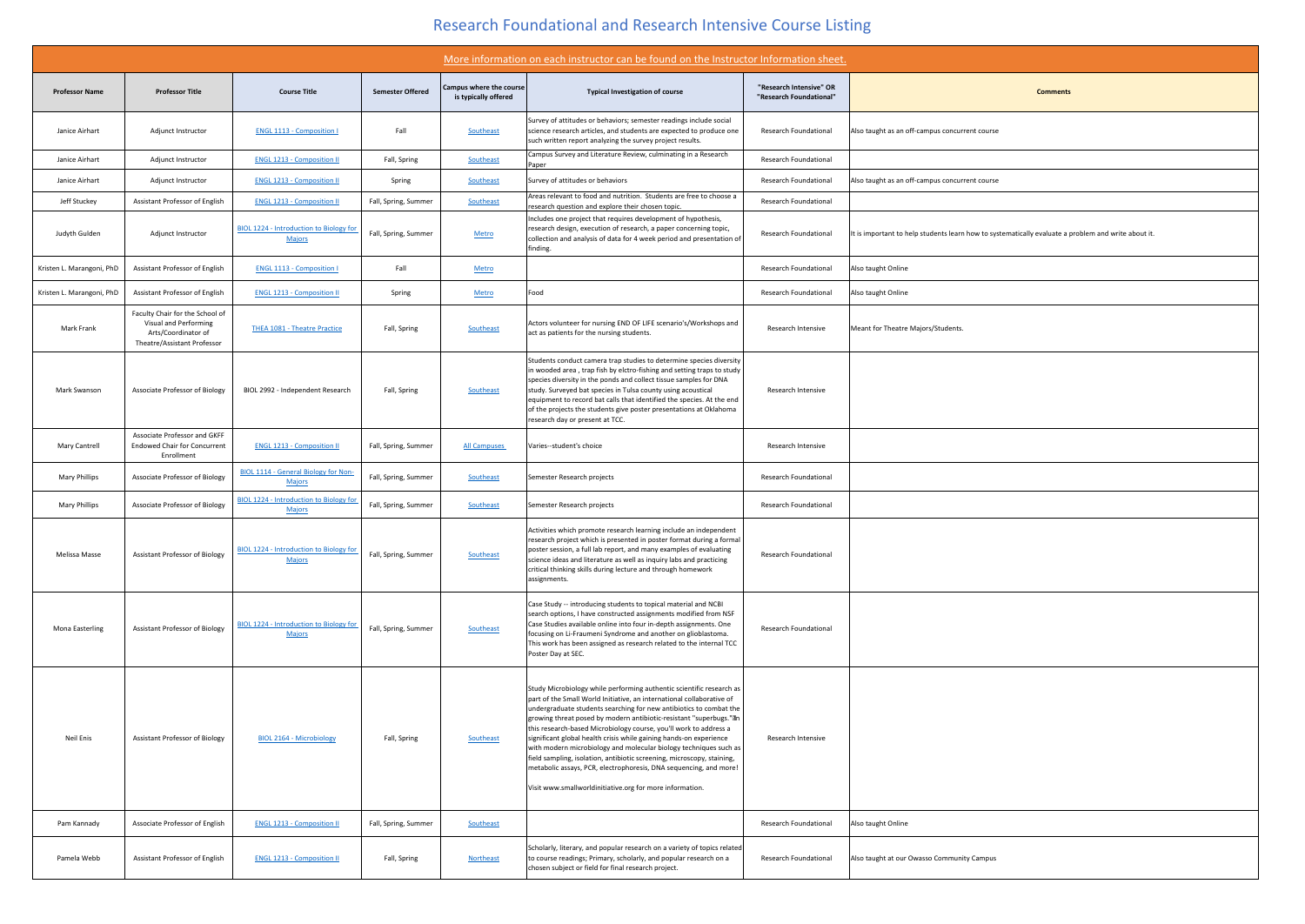## Research Foundational and Research Intensive Course Listing

| More information on each instructor can be found on the Instructor Information sheet. |                                                       |                                                                                                             |                         |                                                        |                                                                                                                                                                                                                                                                                                                                                                                             |                                                    |                                                                                                                                                                                                                                                                                                                                                                                                                                                                                                      |
|---------------------------------------------------------------------------------------|-------------------------------------------------------|-------------------------------------------------------------------------------------------------------------|-------------------------|--------------------------------------------------------|---------------------------------------------------------------------------------------------------------------------------------------------------------------------------------------------------------------------------------------------------------------------------------------------------------------------------------------------------------------------------------------------|----------------------------------------------------|------------------------------------------------------------------------------------------------------------------------------------------------------------------------------------------------------------------------------------------------------------------------------------------------------------------------------------------------------------------------------------------------------------------------------------------------------------------------------------------------------|
| <b>Professor Name</b>                                                                 | <b>Professor Title</b>                                | <b>Course Title</b>                                                                                         | <b>Semester Offered</b> | <b>Campus where the course</b><br>is typically offered | <b>Typical Investigation of course</b>                                                                                                                                                                                                                                                                                                                                                      | "Research Intensive" OR<br>"Research Foundational" | <b>Comments</b>                                                                                                                                                                                                                                                                                                                                                                                                                                                                                      |
| Patty B. Smith                                                                        | <b>Assistant Professor of Biology</b>                 | <b>BIOL 1404 - HONORS General Botany</b>                                                                    | Fall                    | West                                                   | High Impact Educational Practices include Literature Review Papers<br>and Presentations and design and development of Mariposa<br>Teaching Garden. This Garden has native Oklahoma plants for<br>attracting pollinators, such as butterflies, bees, and birds. In<br>addition, this Garden is a registered Monarch Way Station for<br>monitoring monarch butterflies and other butterflies. | <b>Research Foundational</b>                       |                                                                                                                                                                                                                                                                                                                                                                                                                                                                                                      |
| Patty B. Smith                                                                        | <b>Assistant Professor of Biology</b>                 | BIOL 2993 - Independent Study: Science<br><b>Education Research</b>                                         | Spring                  | West                                                   | Students review the primary literature on High Impact Educational<br>Activities and STEM. Then, students design and develop lesson plans<br>for K - 12 groups.                                                                                                                                                                                                                              | Research Intensive                                 | Permission of professor required                                                                                                                                                                                                                                                                                                                                                                                                                                                                     |
| <b>Robert Katz</b>                                                                    | <b>Associate Professor of Humanities</b><br>and Music | <b>HUMN 2113 - HONORS Humanities I</b>                                                                      | Spring                  | Southeast                                              | Artistic expressions of diverse cultural experience                                                                                                                                                                                                                                                                                                                                         | <b>Research Foundational</b>                       |                                                                                                                                                                                                                                                                                                                                                                                                                                                                                                      |
| Robert Katz                                                                           | and Music                                             | Associate Professor of Humanities MUSC 2133 - Introduction to the History<br><b>and Literature of Music</b> | Spring                  | Southeast                                              | Western music history and theory                                                                                                                                                                                                                                                                                                                                                            | <b>Research Foundational</b>                       | 2nd year music majors only                                                                                                                                                                                                                                                                                                                                                                                                                                                                           |
| <b>Ruth Wilcox</b>                                                                    | Adjunct Instructor                                    | PSYC 2023 - Developmental Psychology                                                                        | Spring                  | <b>All Campuses</b>                                    | Semester project that requires students to apply theory in<br>developing an idea for a toy                                                                                                                                                                                                                                                                                                  | <b>Research Foundational</b>                       |                                                                                                                                                                                                                                                                                                                                                                                                                                                                                                      |
| Sarah Woods                                                                           | Adjunct Instructor                                    | HIST 1493 - U.S. History - Civil War Era<br>to the Present                                                  | Fall, Spring, Summer    | Online                                                 | Minor research if the student goes beyond the course requirements<br>for book reviews.                                                                                                                                                                                                                                                                                                      | <b>Research Foundational</b>                       | When teaching on-campus courses, I do require a research project as well as minor research throughout the semester in the form<br>of in-class group projects.                                                                                                                                                                                                                                                                                                                                        |
| Stephanie Youngblood                                                                  | <b>Assistant Professor of English</b>                 | <b>ENGL 1213 - Composition II</b>                                                                           | Fall, Spring            | West                                                   | Ethnographic research focused on a subculture or community in<br><b>Tulsa</b>                                                                                                                                                                                                                                                                                                               | Research Intensive                                 | Note: Research projects vary by semester. Examples of partnerships include: partnership with Philbrook Art Museum and the<br>Alzheimer's Foundation in the collection and preservation of first hand accounts of people living with Alzheimer's; partnership wit<br>students with international experience to develop "Global Campus," an oral history project focused on the diverse population at<br>TCC; partnership with OSU-Tulsa to develop libguides and to preserve their archival documents |
| Stephanie Youngblood                                                                  | <b>Assistant Professor of English</b>                 | <b>ENGL 1213 - Composition II</b>                                                                           | Fall, Spring            | West                                                   | Ethnographic research focused on a subculture or community in<br>Tulsa                                                                                                                                                                                                                                                                                                                      | Research Intensive                                 | Note: Research projects vary by semester. Examples of partnerships include: partnership with Philbrook Art Museum and the<br>Alzheimer's Foundation in the collection and preservation of first hand accounts of people living with Alzheimer's; partnership wit<br>students with international experience to develop "Global Campus," an oral history project focused on the diverse population at<br>TCC; partnership with OSU-Tulsa to develop libguides and to preserve their archival documents |
| Stephanie Youngblood                                                                  | <b>Assistant Professor of English</b>                 | <b>ENGL 1213 - Composition II</b>                                                                           | Fall, Spring            | West                                                   | Ethnographic research focused on a subculture or community in<br><b>Tulsa</b>                                                                                                                                                                                                                                                                                                               | Research Intensive                                 | Note: Research projects vary by semester. Examples of partnerships include: partnership with Philbrook Art Museum and the<br>Alzheimer's Foundation in the collection and preservation of first hand accounts of people living with Alzheimer's; partnership wit<br>students with international experience to develop "Global Campus," an oral history project focused on the diverse population at<br>TCC; partnership with OSU-Tulsa to develop libguides and to preserve their archival documents |
| Stephanie Youngblood                                                                  | <b>Assistant Professor of English</b>                 | <b>ENGL 1213 - Composition II</b>                                                                           | Fall, Spring            | Online                                                 | Ethnographic research focused on a subculture or community in<br>Tulsa; development of own oral history/primary materials                                                                                                                                                                                                                                                                   | Research Intensive                                 | Note: These research projects vary by semester.                                                                                                                                                                                                                                                                                                                                                                                                                                                      |
| Susan O'Neal                                                                          | Associate Professor of English                        | <b>ENGL 1213 - Composition II</b>                                                                           | Fall, Spring            | Metro                                                  | Currently, my composition courses have a food theme and they<br>investigate both a cultural foodway and a current food-related issue.<br>While both investigations result in papers of different lengths and<br>styles, both involve research, and I teach both primary and second<br>research in preparation for these assignments.                                                        | <b>Research Foundational</b>                       |                                                                                                                                                                                                                                                                                                                                                                                                                                                                                                      |
| Susan O'Neal                                                                          | Associate Professor of English                        | ENGL 2543 - British Literature to 1800                                                                      | Fall                    | Metro                                                  | literary analysis of a work or works of British Literature supported by<br><b>research</b>                                                                                                                                                                                                                                                                                                  | <b>Research Foundational</b>                       |                                                                                                                                                                                                                                                                                                                                                                                                                                                                                                      |
| Thomas Henderson                                                                      | Associate Professor of<br>Engineering                 | <b>ELET 2333 - Amplifiers II</b>                                                                            | Fall, Spring, Summer    | <b>Northeast</b>                                       | Design Audio Amplifiers and Research Design Controllers                                                                                                                                                                                                                                                                                                                                     | <b>Research Foundational</b>                       | Another area of research is in Alternative Energy and also in Radio Astronomy. Labs and test facilities are located on the NE<br><b>Campus</b>                                                                                                                                                                                                                                                                                                                                                       |
| Valerie O'Brien                                                                       | <b>Assistant Professor of Biology</b>                 | <b>BIOL 1383 - HONORS Nutrition</b>                                                                         | Spring                  | Metro                                                  | Various original research projects in areas related to nutrition.<br>Usually has a community or consumer nutrition focus. Not<br>laboratory-based.                                                                                                                                                                                                                                          | Research Intensive                                 | I am currently working on an NSF-funded project that could involve students outside the classroom. The work involves identifying<br>samples of insects to family using dichotomous keys and internet resources. Students considering joining the project should be<br>interested in ecological research and taxonomy and be able to work independently.<br>I also have a mapping project available for a GIS student.                                                                                |